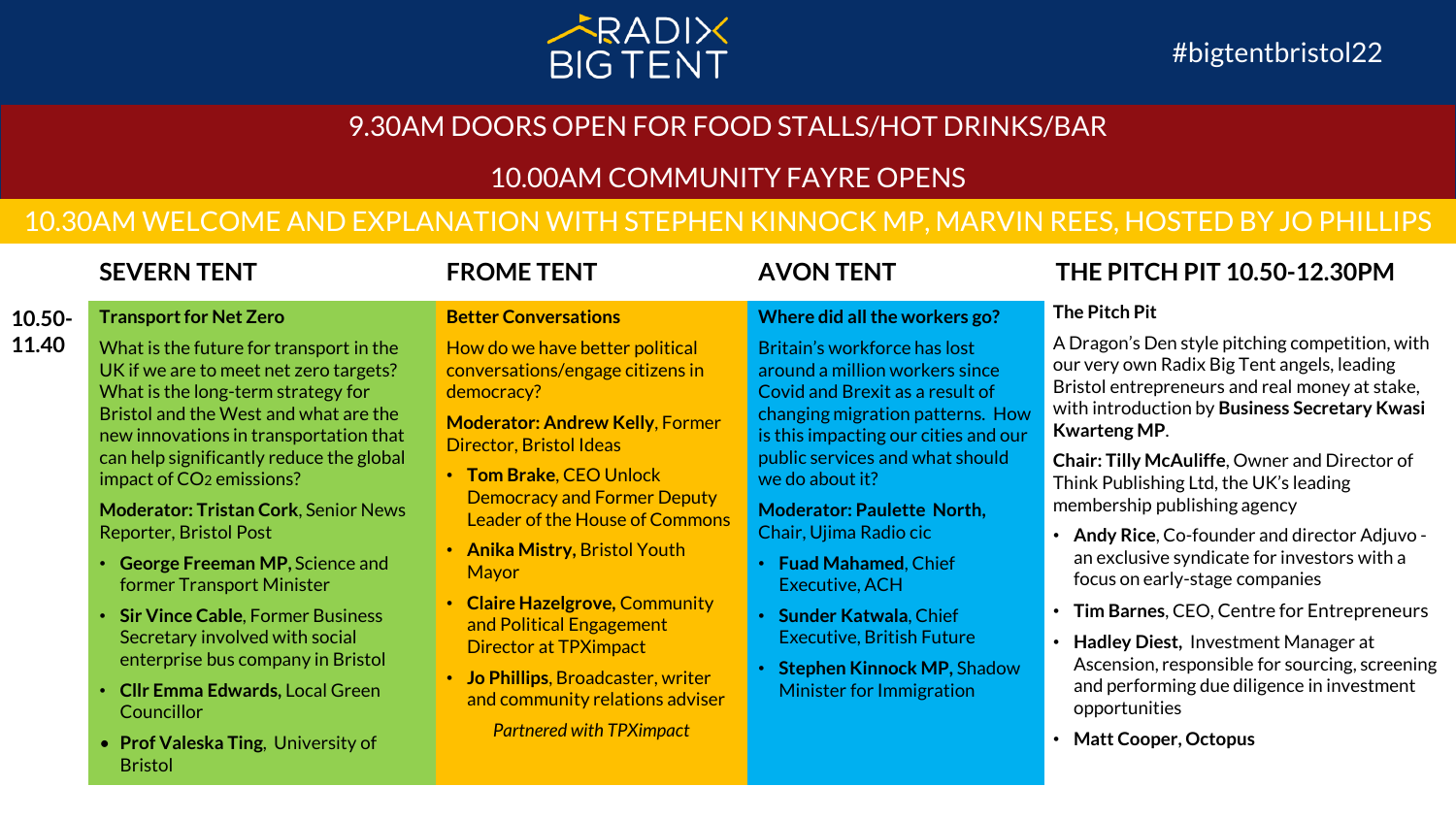

**11.50- 12.40**

# **Fixing the Housing Crisis Together**

Bristol and the UK are facing a housing crisis, climate emergency and a skills shortage. Yet, in this, there is an opportunity to do things differently. Join our panel of experts to celebrate how Bristol is using innovative housing approaches to re-imagine how we build homes that are affordable, sustainable and truly meet the needs of Bristol's residents.

## **Moderators: Jez Sweetland/Jessie Wilde**, Bristol Housing Festival

- **Cllr. Tom Renhard,** Cabinet Member (Housing Delivery & Homes) at Bristol City **Council**
- **Steve Dale,** CEO, Bristol Community Land **Trust**
- **Graeme Culliton,** Managing Director, BoKlok UK
- **Zoe Metcalfe,** Client Director, Local and Central Government UK, Atkins

*Partnered with Bristol Housing Festival*

## **Delivering on COP, locally, nationally and internationally**

Targets are one thing, delivering change is quite another. How will Britain deliver its targets and will anyone else?

**Moderator: Deborah Cohen,** Former Executive Editor Science Radio at BBC

- **Cllr Asier Abaunza**, Head of regeneration for the City of Bilbao
- **Sir Ed Davey**, Leader of the Lib Dems and former Energy **Secretary**
- **Mark Pepper**, Local green activist, responsible for wind turbine to power local estate
- **Amelia Womack**, Deputy Leader of the Green Party
- **Eddie Rich**, CEO, International Hydropower Association

## **New Media – Where next?**

Is new media a force for good or ill? Should we care whether it leads to better communications or just more of them? Should it be more regulated or the "free speech wing of the free speech party"? And what happens next?

**Moderator: Martin Booth,** Editor Bristol 24/7

- **Bruce Daisley,** Former Head of Twitter EMEA
- **Giles Derrington**, Senior UK Government Relations and Public Policy Manager, TikTok
- **Qazzally Ali,** Babbasa Trailblazer, local youth channel
- **Ellie Placide,** Babbasa Trailblazer, Aspiring youth worker
- **Nick Tyrone,** Spectator columnist and author of the Pop Star Jihadi a novel about fake news

# **SEVERN TENT FROME TENT AVON TENT THE PITCH PIT 12.30-13.00**

# **What entrepreneurs need from politics**

Political Q and A for angels, pitchers and any would-be entrepreneurs:

**Moderator: Tilly McAuliffe**, Owner and Director of Think Publishing Ltd, the UK's leading membership publishing agency

- **George Freeman MP,** Science, Research and Innovation Minister in the BEIS Department
- **Darren Jones MP,** Chair, BEIS Select **Committee**

# 12.40-13.00 LUNCH AT STREET FOOD TRUCKS!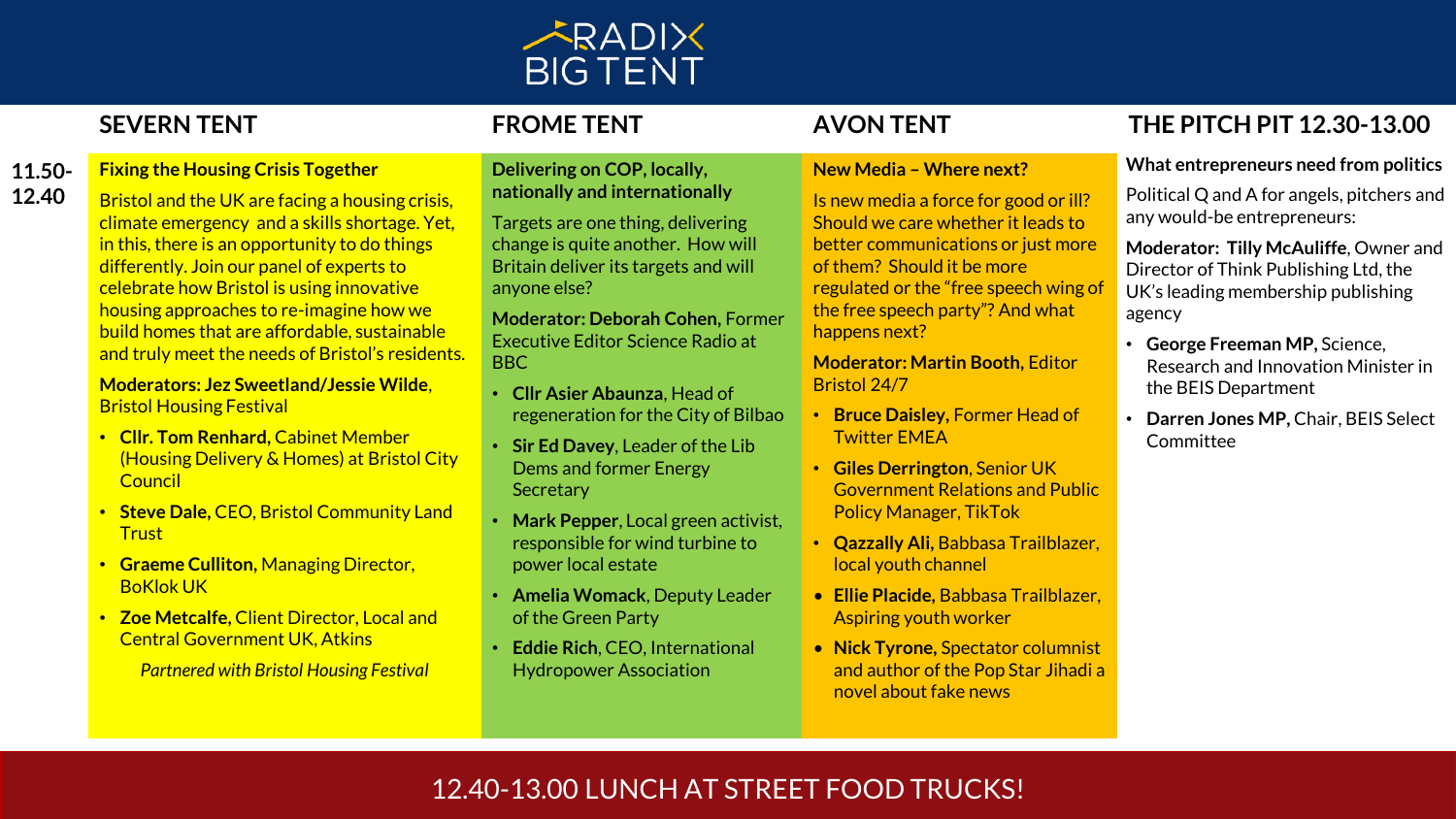

# **13.00- 13.50**

## **How can Culture drive Change in Bristol? (13.00-14.50)**

A showcase of Bristol's cultural talent over two sessions, including performances and discussions on the role of culture in health, the economy and social change.

Features performances by: Desperate Men (Richard Headon); Hype Dance; Bristol City Poet, Caleb Parkin; Poet/Compere, Edson Burton; and Dance Therapist, Lottie Ball.

## *Featuring Keynotes from:*

- **Samir Savant,** CEO, St George's
- **Suzanne Rolt,** CEO, Quartet Community Foundation - Art for learning and social change
- **Sheila Hannon,** Creative - Hidden Culture of Bristol

*Panel:* The regional role of Bristol as a city of culture and its relationship to creative industries (speaker details in next session)

*(Continued in next session)* 

## **Can Bristol's journey to net zero be fast and fair?**

The climate emergency presents an urgent challenge. To achieve net zero and meet Bristol's 2030 target requires enormous societal change – particularly in areas of transport, energy and consumption. Carbon footprints differ widely across the city and there is a risk that climate mitigation measures will worsen existing societal inequalities. This panel discussion, hosted by UWE Bristol, will explore how Bristol's transition can be just with:

# **Moderator: Sandy Hore-Ruthven,**

**f**ormer CEO Creative Youth Network

- **Jack Richardson,** Conservative Environment Network
- **Cllr Martin Fodor,** Green Party Redland Ward, Bristol
- **Rosina Al-Shaater & Ruth Nortey,**  Bristol Black and Green Ambassadors
- **Emma Geen**, Community Climate Action Coordinator, Bristol Disability Equality Forum

*Partnered with University of the West of England (UWE)*

# **Building Communities**

The Government talks a lot about "levelling up left behind communities", "empowerment" and (in its recent white paper) new powers for new local mayors. But how do we really build communities and what does it mean in practice?

**Moderator: Anna Turley, Former MP** for Redcar

- **Gabriel Chanan,** Expert in community empowerment
- **Melissa Mean,** Director, We Can Make/West Knowle **Neighbourhood**
- **Toby Lloyd,** Chair, No Place Left Behind Commission Housing specialist and Number 10 adviser

# **SEVERN TENT FROME TENT AVON TENT THE PITCH PIT**

# **Networking Drinks**

For attendees of the Pitch Pit competition and What entrepreneurs need from politics Q&A session.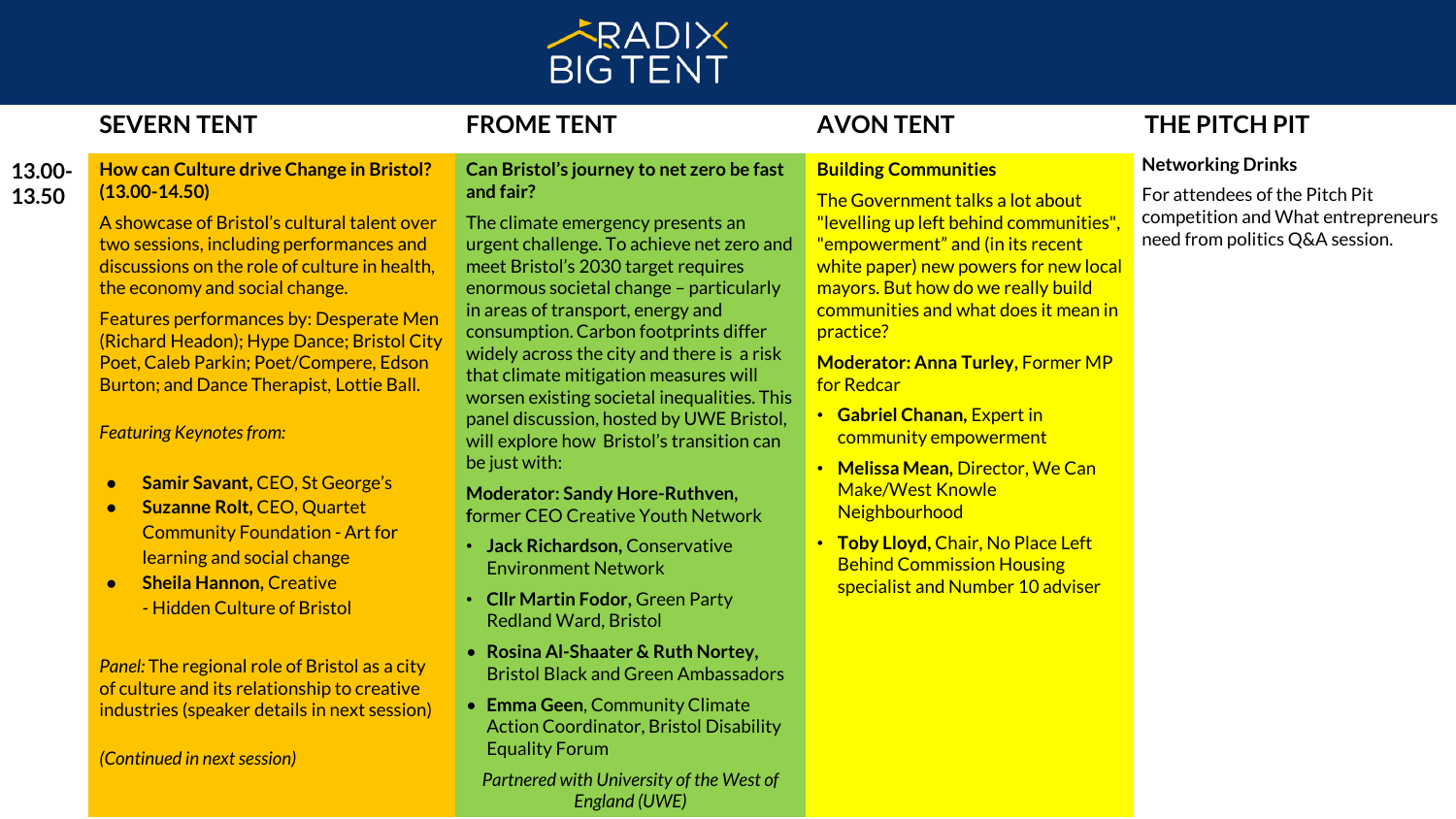

# **SEVERN TENT FROME TENT AVON TENT THE PITCH PIT**

**Can Business and Politics learn to love one another?**

Traditionally business in the UK stays out of politics, but does it serve business or politics well and is this approach sustainable?

## **Moderator: Aun Abdi,** Book Talk Today

- **Joe Zammit-Lucia,** Author of New Political Capitalism, a new book which argues that business can no longer afford to be 'nonpolitical'
- **Darren Jones MP,** Chair of the BEIS Select **Committee**
- **Tilly McAuliffe**, Owner and Director of Think Publishing Ltd, the UK's leading membership publishing agency and Lib Dem Party Treasurer

## **14.00- 14.50 Culture session continued**

# *Panel speakers:*

- Clare Reddington, CEO, **Watershed**
- Mel Rodrigues, Founder & CEO, Gritty Talent

*Panel: Ways to democratise decision making and build ownership of arts and culture:* 

- Carolyn Hassan, CEO, Knowle West Media Centre
- LaToyah McAllister-Jones, Exec. Director, St Paul's Carnival
- Naomi Miller, Acting Director, Bristol Ideas

**Keynote: Angie Belcher,** Arts for Health and Well-being **Closing Statement:** Edson Burton and Emma Harvey, CEO, Trinity Community Arts **Closing performance:** Power of Moving in Synchronicity, Lottie Ball

*Partnered with Trinity Community Arts*

# **Why aren't we healing the ocean?**

The ocean covers 70% of earth, provides half the oxygen we breathe, and is the world's biggest carbon sink. So why isn't reviving the ocean a priority for climate action - and how can we change this?

**Moderator: Nicky Hawkins,**  Director of Communications, On Road Media

- **Rt Hon Alok Sharma MP,**  Minister of State, President of COP (by video)
- **Kerry McCarthy MP,** former shadow DEFRA Minister and member of the APPG Ocean **Conservation**
- **Sue Ranger,** Social Science Lead, Marine Conservation Society
- **Hugo Tagholm,** Chief Executive, Surfers Against Sewage

*Partnered with Calouste Gulbenkian Foundation (UK Branch)*

What has Covid taught us about our priorities for health care and the NHS in this country? How can we do better and what opportunities does it open up for our health and life sciences sectors?

**Lessons from Covid for the NHS**

**Moderator: Lord Lansley,** Former Health **Secretary** 

- **Prof Stephen Smith,** Former Chief Executive of the East Kent Hospitals Trust and author of Radix series on reform of health provision
- **Axel Heitmueller,** Senior Associate Fellow, Tony Blair Institute for Global **Change**
- **Miriam Levin,** Health and Care Programme Director, Engage Britain
- **Dr Anya Skatova**, UK Research and Innovation, Turing Fellow, Bristol Medical School, University of Bristol

# CHECK OUT OUR ART WALL, SPEAKERS CORNER, BOOKSHOP & COMMUNITY FAYRE!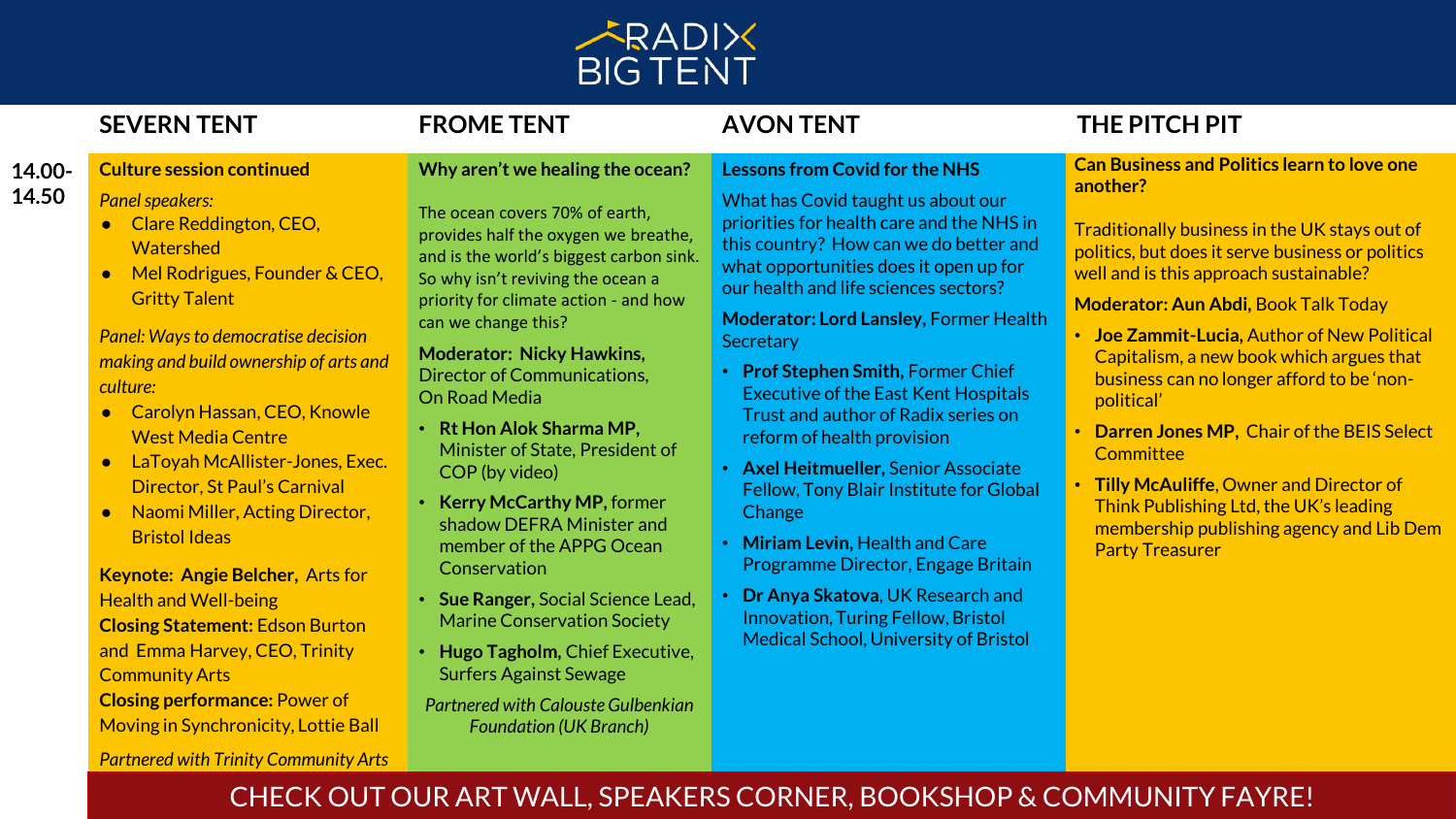

# **SEVERN TENT FROME TENT AVON TENT THE PITCH PIT**

## **15.00- How do we talk about Ukraine?**

**15.50**

The Russian invasion of Ukraine has thrown up a wide range of issues from geopolitics, to the economics of sanctions, to our treatment of refugees, to how we receive and process information. To discuss all the latest developments are:

**Moderator: Neil Midgley,** ex Telegraph journalist, Director of Communications Poland Welcomes, a charity to support Ukrainian refugees

- **Emma Cherniavsky,** Chief Executive UK for UNHCR
- **Layla Moran MP,** Lib Dem Foreign Affairs Spokesperson
- **Dr Melanie Garson,** Cyber Policy Lead for Europe, Israel and Middle East in the Internet Policy Unit, Tony Blair Institute for Global **Change**

## **We could Stop Climate Change early, but should we?**

Research suggests that creating an artificial dust layer could rapidly cool the planet. But is it practically deliverable and what would be its unintended consequences? Could this radical idea be part of the solution or is this just a dangerous distraction from emissions cuts?

**Moderator: Deborah Cohen,** Former Executive Editor Science Radio at BBC

- **Dr Peter Irvine,** Lecturer in Climate Change and Solar Geoengineering, UCL
- **Inderpaul Johar,** Founder, Dark Matter Labs, Building next generation institutions for climate transition
- **Andy Parker,** Founder and CEO of the Degrees Initiative and Research Fellow at Bristol **University**

# **The Case for Big Data**

So much of the media conversation around big data is about its risks and the threats to privacy, but how could it transform our society, reduce costs and improve outcomes across crime, education, housing, health…?

**Moderator**: **Camilla de Coverly Veale,**  Policy Director, The Coalition for a Digital Economy (Coadec)

- **George Freeman MP,** Minister for Science, Research and Innovation
- **Martin Carkett,** Tony Blair Institute for Global Change, Policy Lead for Science and Innovation
- **Dr Catherine Howe,** CEO Adur & Worthing Councils
- **Mevan Babakar,** CEO, The Democracy Club
- *Partnered with the Tony Blair Institute for Global Change*

# **The Future of our High Streets**

Amazing things happen on high streets when councils and landlords collaborate with communities. How do we do more of this?

**Moderator: Rebecca Trevalyan,** Cofounder of Platform Places and Library of **Things** 

- **Mark Robinson,** Chair of High Streets Taskforce, Co-founder of Ellandi
- **Cllr Kemi Akinola,** Deputy Leader of Wandsworth Council, Managing Director of Brixton People's Kitchen, Founder/CEO of Be Enriched
- **Anna Farthing,** Executive Director of Engagement, Arts University Bournemouth and Fellow of Bristol **University**

# GRAB YOURSELF A COFFEE AND SNACK AT ONE OF THE STREET FOOD TRUCKS!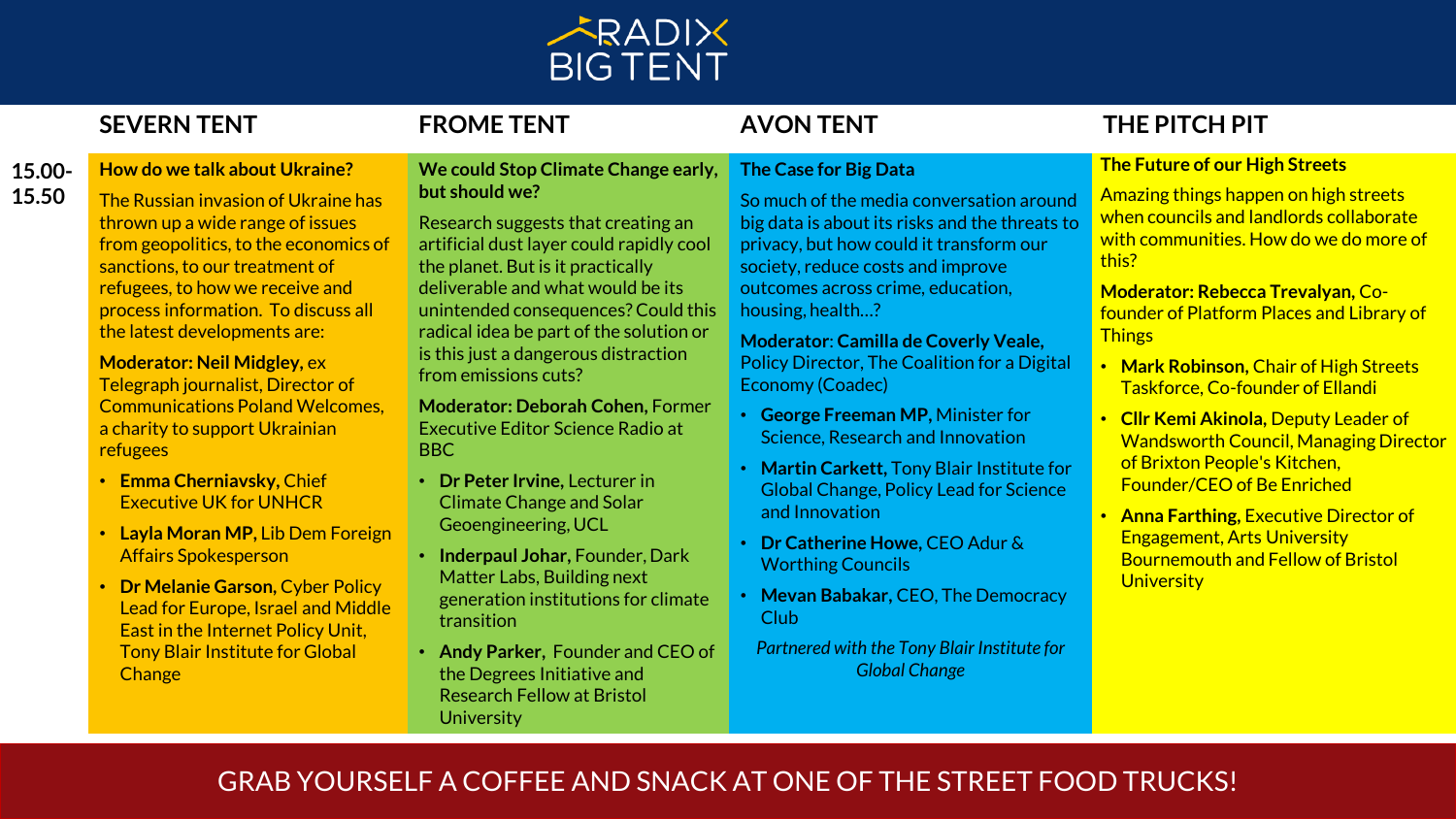

**16.00- 16.50 Cancel Culture Conversation** Cancel culture - right or wrong?

## **David Goodhart**

**J**ournalist, writer and Head of the Demography, Immigration and Integration Unit of Policy Exchange

in conversation with

**Marvin Rees** Mayor of Bristol

## **Access All Areas: whose voices are heard on policy and development?**

Transparency International UK, the country's leading anti-corruption watchdog, considers whether vested interests may be unfairly influencing policy decisions at Westminster, while local councils lack safeguards to ward off corruption. This panel will consider how we address this imbalance and make policymaking in the UK, in housing and beyond, more inclusive and accountable.

**Moderator: Duncan Hames,** Director of Policy, Transparency International UK

- **Thangam Debbonaire MP,** Shadow Leader of the House of Commons
- **Layla Moran MP,** Lib Dem Foreign Affairs Spokesperson and former member of the Public Accounts Committee
- **Cllr Peter Golds**, Conservative Councillor, Tower Hamlets

*Partnered with Transparency International UK*

## **Food Poverty, Security and Malnutrition**

Since austerity we have seen a massive growth in the use of foodbanks across the UK, but with migration, changing trading arrangements, war in Ukraine and the climate emergency, are we seeing a long term change in food distribution? What challenges will this create and what might we do to address them?

**Moderator: Zander Woollcombe,** the Eleanor Crook Foundation, campaigners against malnutrition

- **Kemi Akinola,** Community food activist, Lambeth
- **Kerry McCarthy MP,** former shadow DEFRA Minister
- **Andy Street,** Fareshare SouthWest

# **SEVERN TENT FROME TENT AVON TENT THE PITCH PIT**

## *Climate Conversations: Enough blah, more action!*

Join us for tea and an interactive discussion on how we get climate messaging right and get people behind the change we need. Limited numbers.

**Moderator: Jo Phillips,** Broadcaster and Community Relations adviser

- **Dr Louise MacAllister,** Engagement Lead, Involve
- **Robin Webster,** Senior Programme Lead, Advocacy Communications, Climate outreach
- **Manu Maunganidze,** Education and Engagement Lead, Global Goals Centre, Project Director, Nature Youth Connection and Education, and Director of Bristol Green Capital Partnership

## **Interactive Session**

*Partnered with Calouste Gulbenkian Foundation (UK Branch)*

# GET A DRINK AT THE BAR!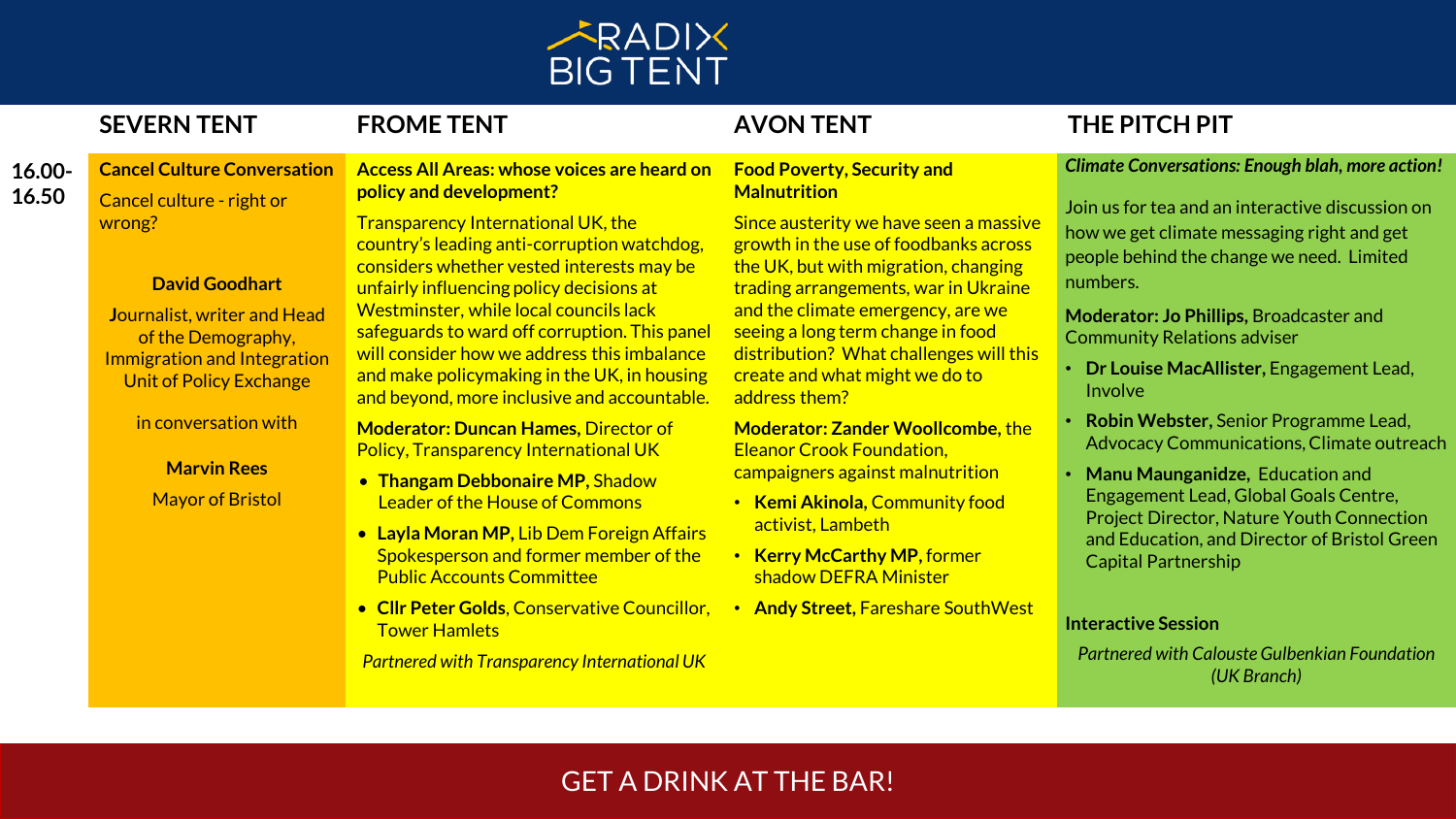

# **SEVERN TENT FROME TENT AVON TENT THE PITCH PIT**

## **Transforming Education**

Covid has been traumatising for schools and for education as a whole, but what have we learned about how we learn and how should it inform education practice going forward?

**Moderator: Stacey Olika,** Creative Diversity Coordinator, Channel Four

- **Elisabeth Gilpin,** Head teacher at St Mary Redcliffe and Temple Secondary School, Bristol
- **Alexander Iosad,** Policy Lead, Digital Government Unit, Tony Blair Institute for Global **Change**
- **Paul Finnis,** Chief Executive of the Learning Foundation and Head of the Digital Poverty Alliance

## **Babbasa TV Live: Let's Talk - Who Gets Left Behind**

A discussion that looks at the negative impact of regeneration. When we regenerate, who do we forget? What gets sacrificed to make way for the new? Why are young people living in inner city communities so worried about regeneration?

**Produced by:** Babbasa TV is an online channel for and by young people from ethnic minority and lower socioeconomic backgrounds. It exists so that young people can be seen, heard and recognised. On Babbasa TV we platform voices that have been ignored or disregarded, we bring you insightful discussion and debate on the most important issues facing this generation, and we watch young people solving problems for themselves and future generations.

*Partnered with Babbasa TV*

**17.00- 17.50 Equality and Diversity: Whose voices are heard?**

> **Moderator: Neil Midgley,** ex Telegraph journalist

**Introduction by:** 

● **Thangam Debbonaire MP,**  Shadow Leader of the House of **Commons** 

Followed by in conversation with:

• **Anneliese Dodds MP,** Shadow Secretary of State for Women and **Equalities** 

**Nuclear Power for Net Zero?**

A role play event to explore where the common ground lies between those for and against nuclear power.

**Facilitator: Perry Walker,** co-founder of Talk Shop [\(www.talkshopuk.org\)](http://www.talkshopuk.org/), which promotes win-win democracy. He is usually to be found in either Hereford or Berlin.

**Interactive session** 

**Limited numbers.** 

# 17.50 THANK YOU AND NEXT STEPS/HOW TO BECOME A FRIEND WITH: BEN RICH, GEORGE FREEMAN MP AND ANNA TURLEY

# 18.00 DRINKS